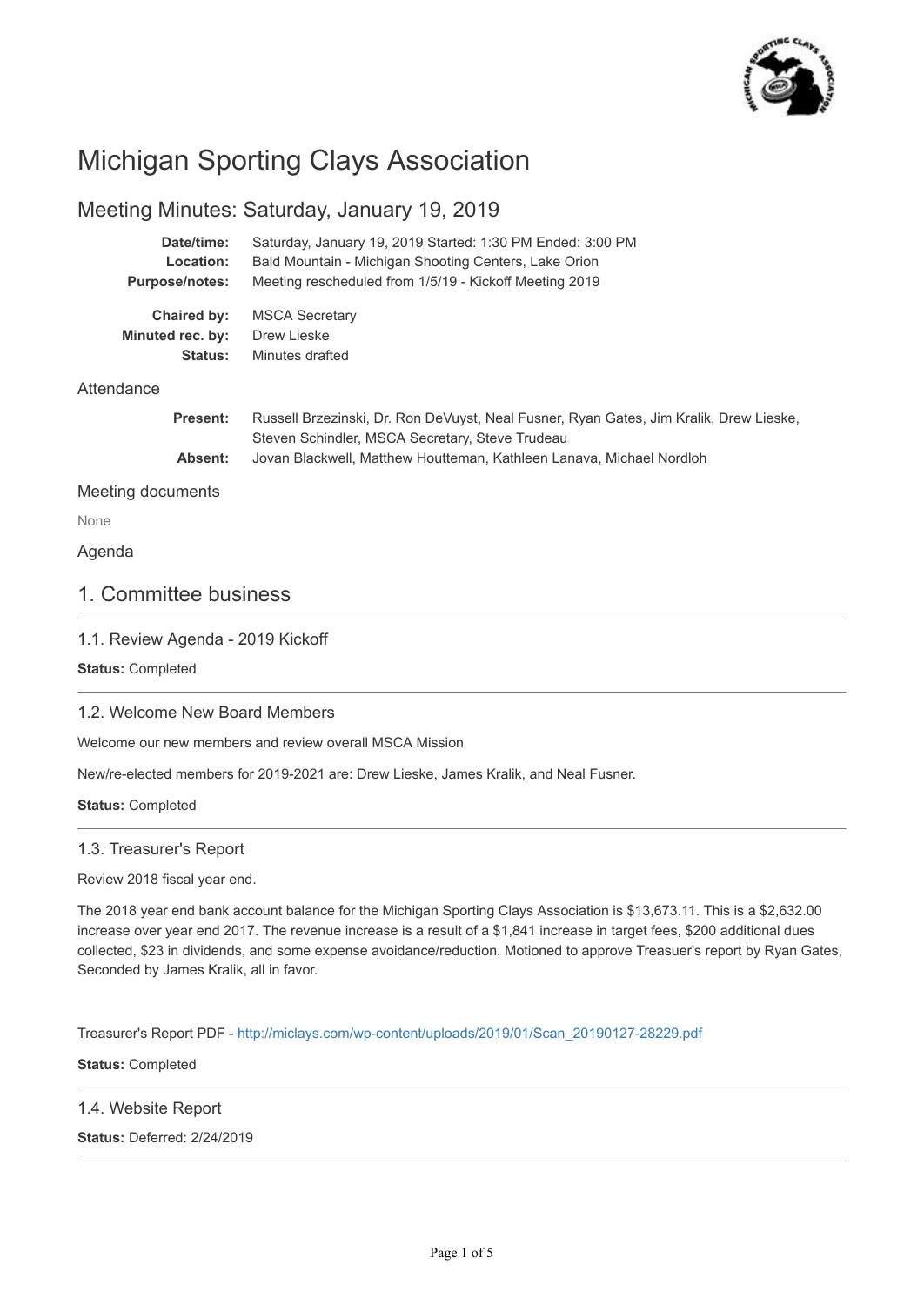

## 2. OLD BUSINESS

#### 2.1. Status of Trophy Update and Refurbishment

Old Business Resolution - Need status of activity. If not, need definitive completion date.

Shooters, including some of those who funded the Great Lakes Championship and Michigan State Championship, have approached the Board and expressed disappointment in our ability to maintain these perpetual recognition monuments. A volunteer director is needed to identify corrections, make trophy updates, and other changes to make the trophies more visually appealing and easy to maintain in the future. Ryan Gates nominated himself to obtain estimates and complete the trophy maintenance. He will report back to the Board with a plan by the next meeting.

**Resolution #:**

**Moved: Seconded:**

**Status:** Carried **Vote:**

#### 2.2. By-Law Review

James Kralik provided the Board with a list of potential revisions to make to the MSCA By-Laws. The Board is expected to read and submit revision suggestions, with CC's to the entire Board, by Monday January 28, 2019.

#### **Status:** Parked

## 3. NEW BUSINESS

#### 3.1. MSCA Officer Selection

Board motion and voting for the MSCA Board Officer positions.

President - Russell Brzezinski, motioned by Ryan Gates and seconded by Jim Kralik, all in favor

Vice President - Ryan Gates, motioned by Jim Kralik, seconded by Russ Brzezinski, all in favor

Secretary - Drew Lieske, motioned by Steve Trudeau, seconded by Ryan Gates, all in favor

Treasurer - Neal Fusner, motioned by Jim Kralik, seconded by Steve Schindler, all in favor

**Status:** Completed

#### 3.2. MSCA Board Alignment and Director Involvement

Russ vocalized the importance of EVERY member of the MSCA board making a contribution to the collective mission of the organization. That being said, he advocated a new Board alignment structure as follows:

- President Russ Brzezinski
- Vice President Ryan Gates
	- Assigned Director for General Support Steve Schindler
- Secretary Drew Lieske
	- o Social Media Director James Kralik
	- Assigned Director for General Support Dr. Ron DeVuyst
- Treasurer Neal Fusner
	- Assigned Director for General Support Jovan Blackwell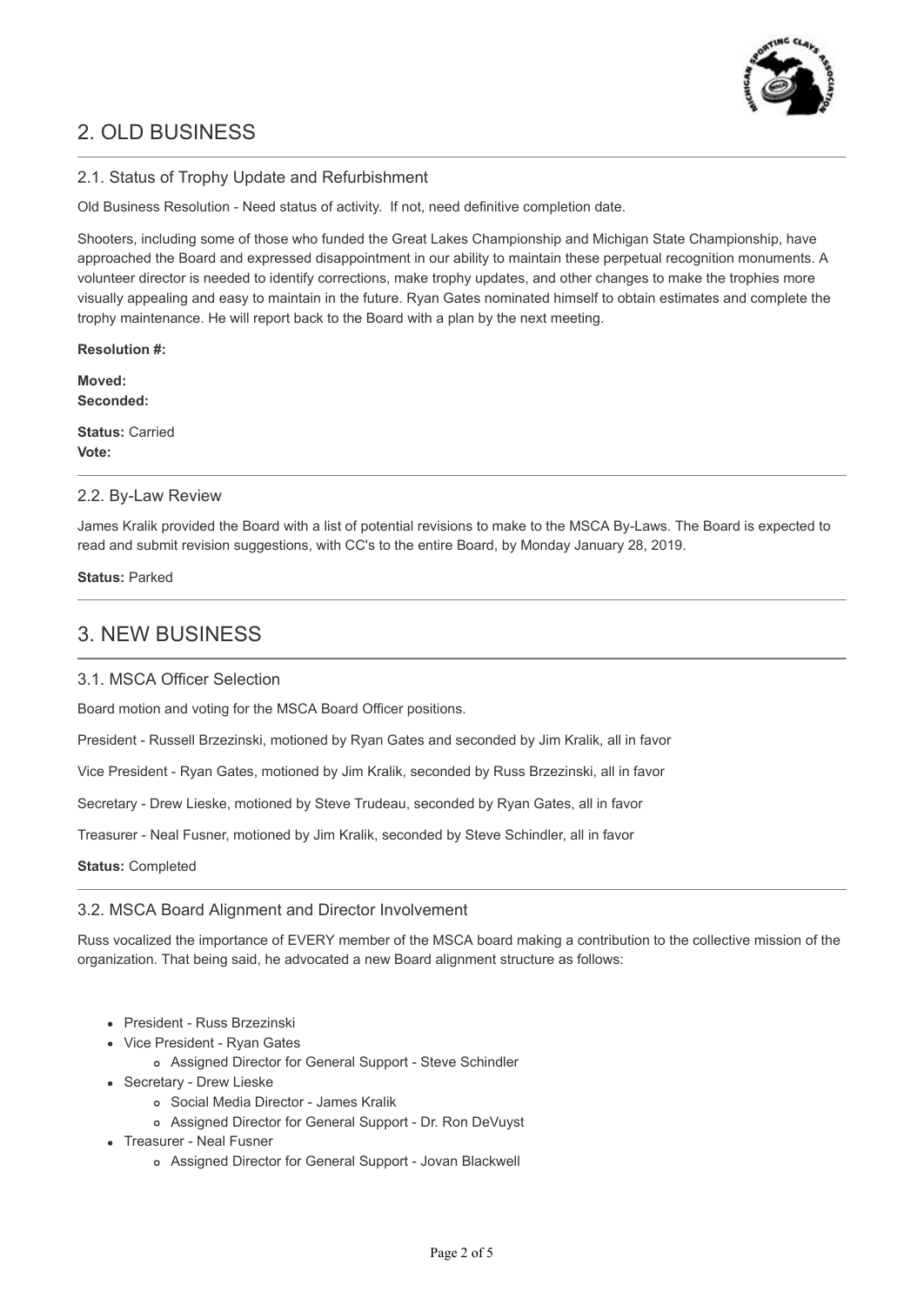

Every board member is expected to attend every scheduled meeting unless an emergency or a serious scheduling conflict exists, with advance notice mandatory.

**Status:** Completed

#### 3.3. 2019 Shoot Card Distribution

2019 Shoot Card distribution activities

Shoot cards have been printed and distributed.

**Status:** Completed

#### 3.4. Request for Shoot Date Changes

- Grand Blanc has requested that their Saturday June 1 shoot be moved to Sunday June 2.
- Grand Blanc would like to reschedule their shoot on Saturday September 7 to Saturday August 3
- Four Square would like add a tournament on Sunday August 4
- Four Square would like to reschedule their Sunday September 8 event to Saturday September 7
- Pine Ridge has requested that the Friday before their already approved Saturday dates be added
- Pine Ridge has requested that their phone number be updated to (231) 206 9868.

**Status:** Completed

## 4. MISC

#### 4.1. MSCA Proposed Promotional Activities

Russ presented some initiatives to complete and further develop:

#### **Initiative #1 - Improved communication and interaction with our membership and member clubs**

2019 active membership count, validation of contact information and build contact database (especially email). Same for our member clubs require specific contact person and email info.

**ACTIVITY:** Update and build distribution lists; one for membership, one for host clubs.

LEAD: MSCA Secretary – with assisting Director(s)

**GOAL:** Primary communication to both membership and clubs will be through email. Outreach initiatives/ surveys to both will be conducted the same way, so complete and accurate address captures are imperative to effective communications.

#### **Initiative #2 - With #1 established, initiate Presidential communication vehicle to create touch point between members, clubs and the MSCA officers.**

**ACTIVITY:** *"what's going on behind the green curtain? What is the MSCA Board up to? What is the vision of the current president? Where are they taking our organization?"*

Bi-Monthly email blast to both members and clubs from the MSCA President on latest news and initiatives of the MSCA Board. This communication will be posted on the website homepage and as a facebook posting as well.

#### *"PASSING SHOTS from the PRESIDENT"*

**LEAD:** MSCA President – scribed. Distribution: MSCA Secretary or appointed director

**GOAL: Engagement.** Remove the mystery that *seemingly* is the MSCA and our initiatives. We will be transparent in those initiatives and communications, leaving both the membership and host clubs a complete understanding of our charge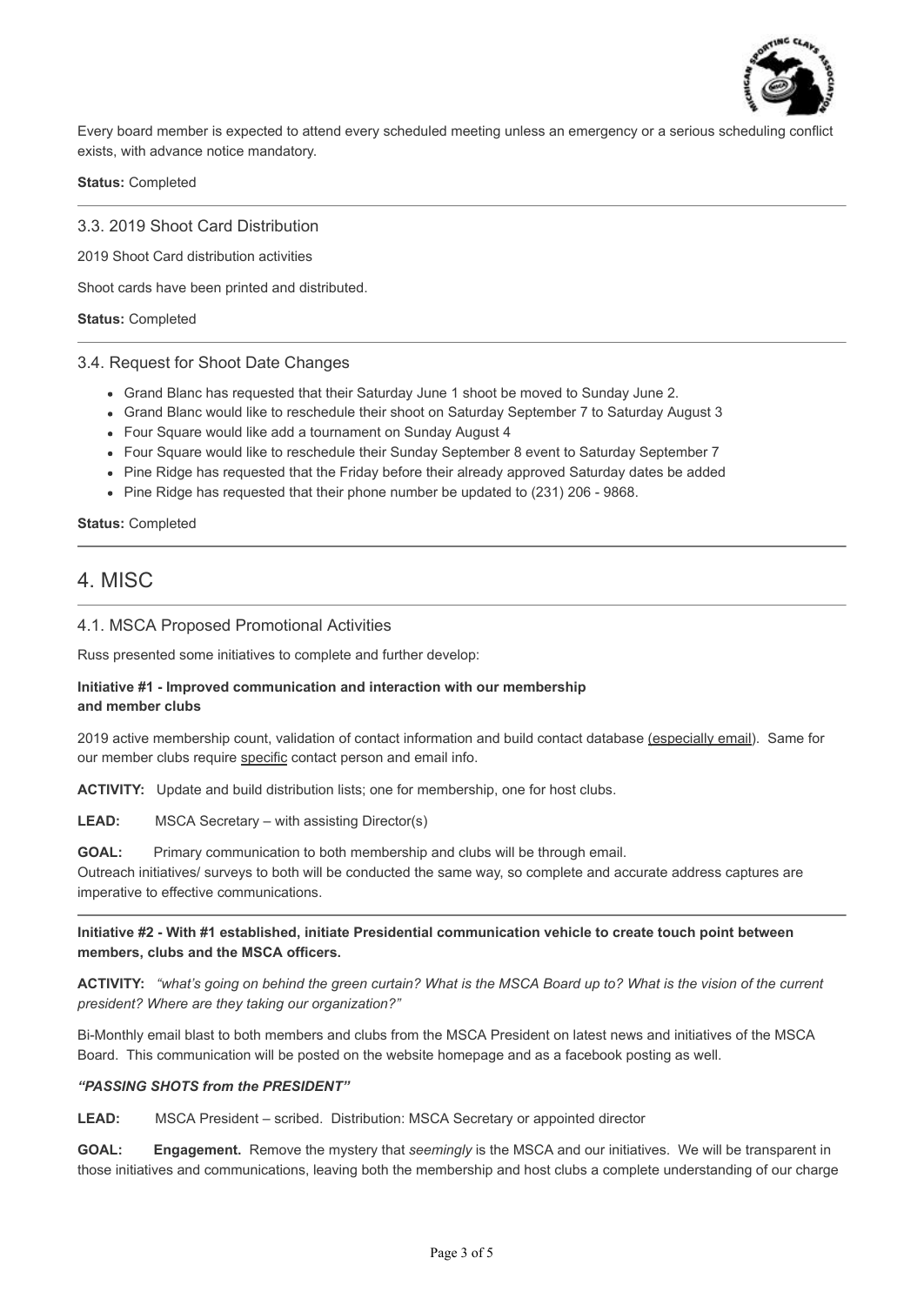

and vision.

#### **Initiative #3 - Increase our Facebook presence with our membership. Future recruitment and timely communication device to those that are part of that audience.**

**ACTIVITY:** Current followers: 38. Enhance our presence to attract current membership to like/follow on Facebook. With this activity, and with refer a friend, we will expand our reach and hopefully, recruitment to facebook members that might not know of our MSCA activities.

#### **LEAD: Social Media Director** – reporting to MSCA Secretary.

Supported by: Appointed Director and MSCA President

**GOAL: Presidents Target: 200 member/followers** by close of 2019 State Shoot. Social Media Director to evaluate goal and his/her recommended activity needed to hit target.

#### **Initiative #4 - Actively promote our clubs hosted shoots, expand the reach of those announcements and build excitement around our major events.**

**ACTIVITY:** Using items #1, #2, #3 above, we will continually promote and communicate host club information on upcoming shoots, changes, cancellations and help them to expand our combined reach

#### **LEAD: MSCA Secretary & Social Media Director**

**GOAL: Increased shooter participation at all scheduled events**. Specific activities to be outlined below.

#### **Initiative #5 - Promote participation - "SHOOT THE STATE!!"**

**ACTIVITY:** 10-12 members will be selected to participate in a special shoot at the 2019 State Tournament. Selection will be made from members that shoot at posted events prior to the State shoot. Selection will be made randomly and each MSCA member can only be selected once, regardless of number of shoots attended.

#### **LEAD: MSCA Vice President**

Supported by: 1 Director (specifically appointed), full support of Board in all matters

**GOAL: Increased shooter participation at those selected clubs.** We will select a date for each club that is holding an event prior to the state shoot. Using initiatives above, we will communicate this promotion to our membership to drive more interest and ultimately participation to these shoots. This initiative is both a member giveback and servicing to our member clubs initiative. Specifically, we want to drive more participation to our "smaller" shoots and assist our new club in this way.

#### **EXECUTION:**

#### **Shoot (CLUB) Selection:**

- 1. VP to propose selected shoots to "tag" this initiative to. Board will vote to approve. Secretary and Social Media Director will announce program to members and clubs.
- 2. Selection will be unbiased in all regards. Of all the shoots hosted prior to the State Shoot, each club will be represented in this promotion only once.

#### **Participant (Member) Selection**:

- 1. Any participant shooting from the selected event is eligible for the drawing.
- 2. Selection is not based on performance just participation in said event.
- 3. Post shoot, VP (and/or their appointee) will use a random number generator to select shooter# and determine winner of drawing.
- 4. Member announcement: VP will communicate to board winning member. From there;
	- 1. Secretary will reach out to member notifying them of their selection.
	- 2. Soc Media coordinator will post results on FB
	- 3. Secretary will splash results on website with running ticker of all events.